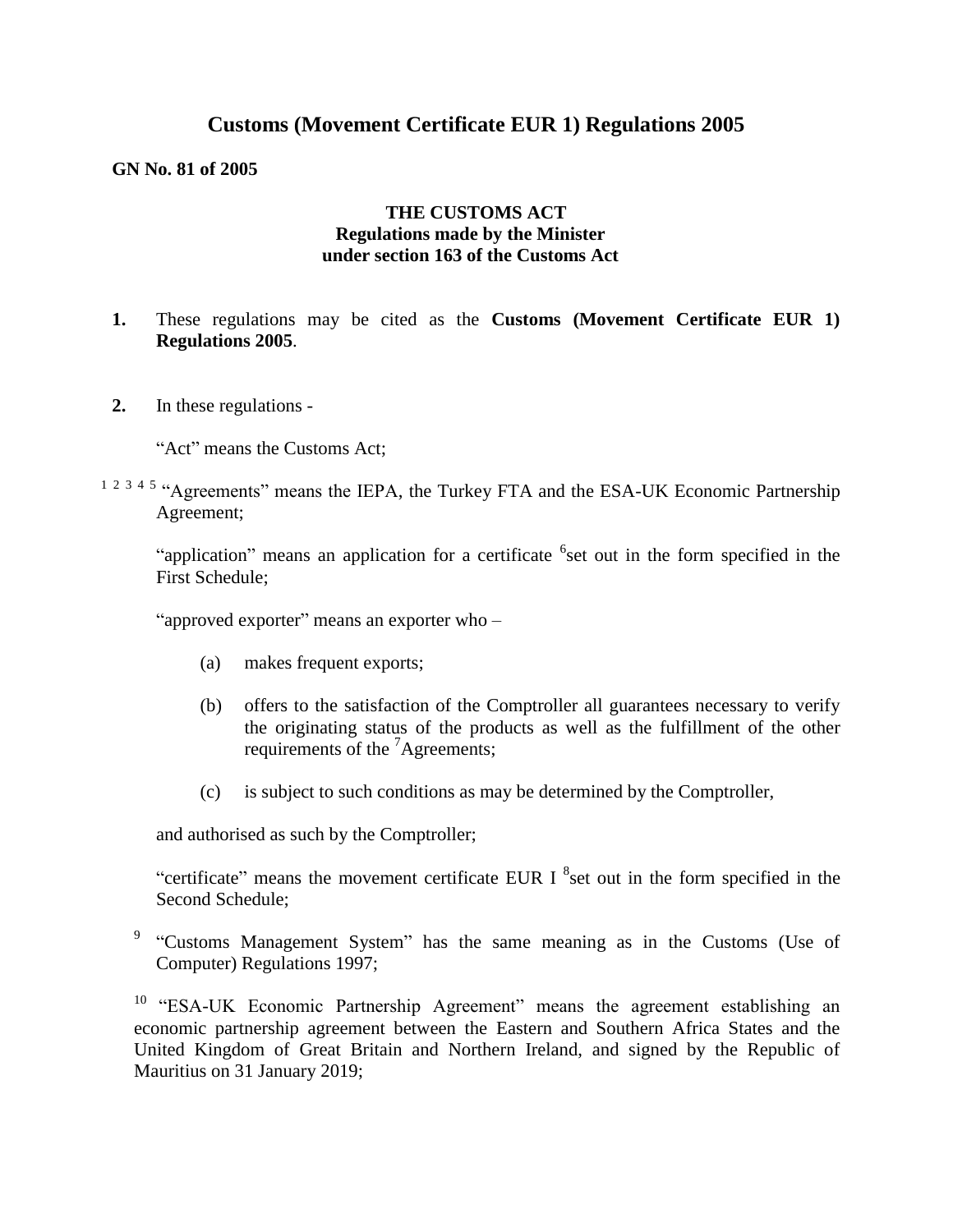- $11 \t12$  "export", for the purposes of these regulations, means
	- (a) any product exported from Mauritius to any State within the European Union under the IEPA or to the United Kingdom of Great Britain and Northern Ireland under the ESA-UK Economic Partnership Agreement and qualifying for a certificate or an invoice declaration; or
	- (b) any product  $-$ 
		- (i) of which the HS Code is listed in the Fourth or Fifth Schedule;
		- (ii) falling under Chapters 25 to 97 of the Customs Tariff Act, except any product of which the HS Code is listed in the Sixth Schedule,

which is exported to the Republic of Turkey under the Turkey FTA, and qualifying for a certificate or an invoice declaration;

- <sup>13</sup> "IEPA" means the interim agreement establishing a framework for an economic partnership agreement between Eastern and Southern Africa States and the European Community and its member States and signed by the Republic of Mauritius on  $1429$  August 2009 and subsequently amended as per Decision No. 1/2020 of the EPA Committee of 14 January 2020 published in the Official Journal of the European Union, L 93 of 27 March 2020;
- <sup>15 16 17</sup> "invoice declaration" means a declaration given by an exporter on an invoice, a delivery note or any other commercial document describing, in details, the products concerned so as to enable them to be identified, as referred to in the Agreements and set  $out -$ 
	- (a) in the Third Schedule to the IEPA;
	- (b) in the Seventh Schedule to the ESA-UK Economic Partnership Agreement;
- <sup>18</sup> "TradeNet" has the same meaning as in the Customs (Use of Computer) Regulations 1997;
- <sup>19</sup> "TradeNet user" has the same meaning as in the Customs (Use of Computer) Regulations 1997.
- <sup>20</sup> "Turkey FTA" means the Free Trade Agreement between the Republic of Turkey and the Republic of Mauritius signed on 9 September 2011.
- **3.** (a) No person other than the  ${}^{21}$ Comptroller shall print or cause to be printed the forms set out in the First Schedule and the Second Schedule.
	- (b) The form of the certificate -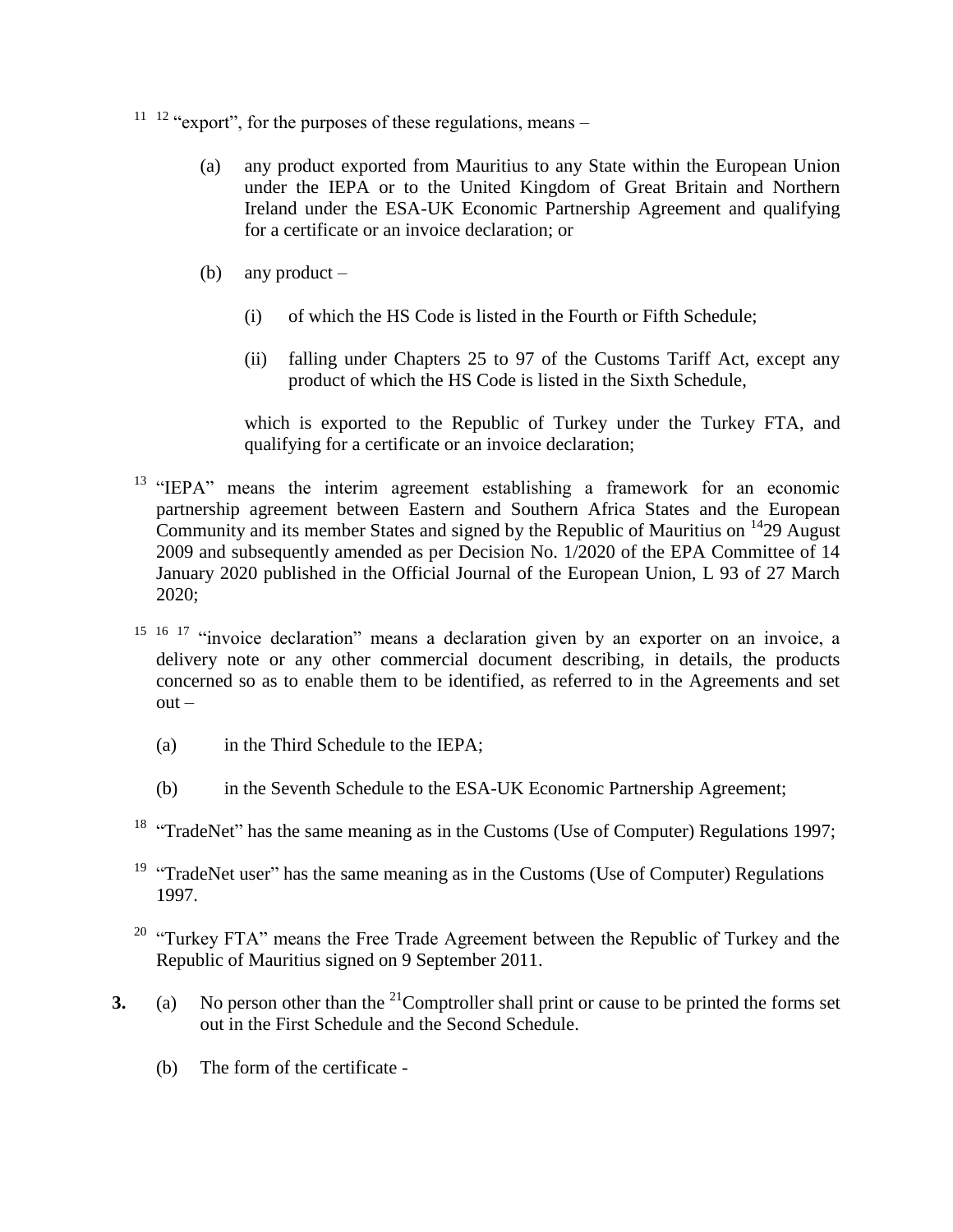- (i) shall measure 210 x 297mm, a tolerance of up to plus 8mm or minus 5mm in the length may be allowed and the paper used must be white, sized for writing, not containing mechanical pulp and weighing not less than 25gm/m2;
- (ii) shall have a printed green guilloche pattern background making any falsification by mechanical or chemical means apparent to the eye;
- (iii) shall include a reference that the printer has been approved by the  $22$ Comptroller; bear the name and address of the printer or a mark by which the printer can be identified and a serial number, either printed or not, by which it can be identified; and
- (iv) bear the seal of the  $^{23}$ Customs.
- **4.** <sup>24</sup>(a) No TradeNet user shall submit an application otherwise than in the manner referred to in paragraph (aa).
	- (aa) Unless otherwise authorised by the Comptroller, every TradeNet user shall, subject to regulation 9, in respect of every export, submit, in due time to the Comptroller, the application together with the form of the certificate duly filled in electronically through the TradeNet.
	- (b) The application and the form of the certificate under  $25$  paragraph (aa) shall be accompanied by -
		- (i) a copy of the original import Customs declaration, relating to the import of any raw materials used in the working or processing of the export;
		- (ii) a copy of the original export Customs declaration; and
		- (iii) any other document, evidence or sample as may be required by the Comptroller.
	- $^{26}$ (c) The Comptroller shall, on being satisfied that the applicant has complied with the provisions of paragraphs (aa) and (b), issue, subject to regulation 6, the certificate to the exporter through the Customs Management System at the time the exportation is effected or ensured.
		- (d) The entries and particulars recorded in the TradeNet in respect of an application and in the form of certificate submitted by a TradeNet user and in the Customs Management System in respect of the certificate issued by the Comptroller shall be presumed, unless evidence to the contrary is adduced, to be correct.
- **5.** No person other than the Comptroller shall issue a certificate in respect of any export to any State within the European Union<sup>27 28</sup>, to the United Kingdom of Great Britain and Northern Ireland or to the Republic of Turkey.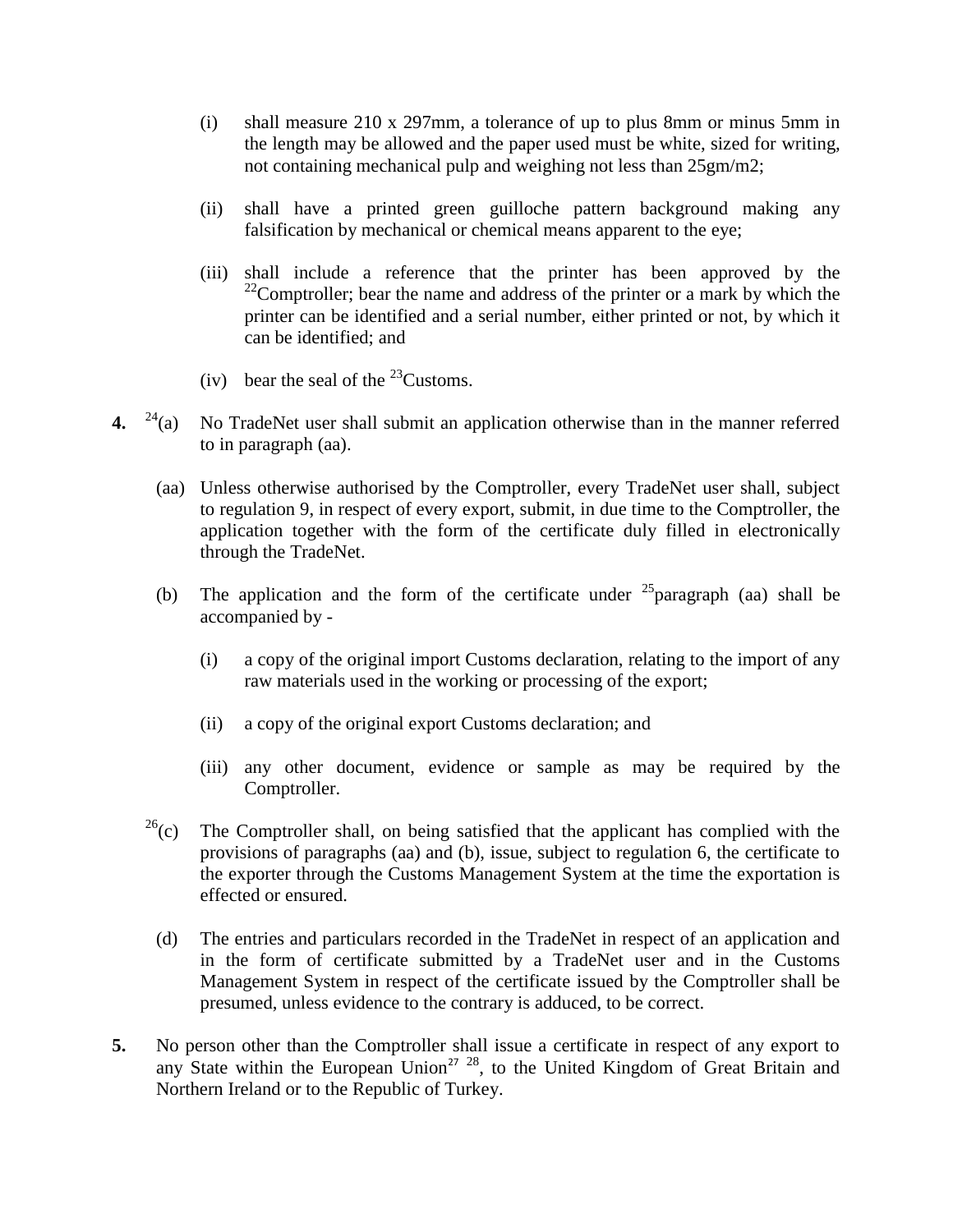- **6.** (a) A certificate may exceptionally be issued after exportation of the products to which it relates where -
	- (i) it was not issued at the time of exportation because of errors or involuntary omissions or special circumstances; or
	- (ii) it is proved to the satisfaction of the Comptroller that a certificate was issued but was not accepted at importation for technical reasons.
	- (b) For the purposes of paragraph (a), the exporter shall indicate in his application the place and date of exportation of the products to which the certificate relates and state the reasons for his request.
	- (c) Where a certificate is issued under paragraph (a), it shall be endorsed with the words "ISSUED RETROSPECTIVELY".
- **7.** (a) In the event of theft, loss or destruction of a certificate, the exporter may apply to the Comptroller for a duplicate.
	- (b) Where a duplicate is issued under paragraph (a)
		- (i) it shall be endorsed with the words "DUPLICATE" in the "Remarks" box of the duplicate certificate;
		- (ii) it shall bear the date of issue of the original certificate and shall take effect as from that date.
- **8.** Where the products enter an ACP State or OCT other than the country of origin, a further period of validity of 4 months shall begin on the date on which the customs authorities in the country of transit enter the following in box 7 of the certificate -
	- (a) the word "transit";
	- (b) the name of the country of transit;
	- (c) the official stamp of Customs; and
	- (d) the date of the endorsements.
- **9.** (a) An invoice declaration may be made
	- (i) by an approved exporter; or
	- (ii) by any exporter for any consignment consisting of one or more packages containing originating products whose total value does not exceed 6000 euros.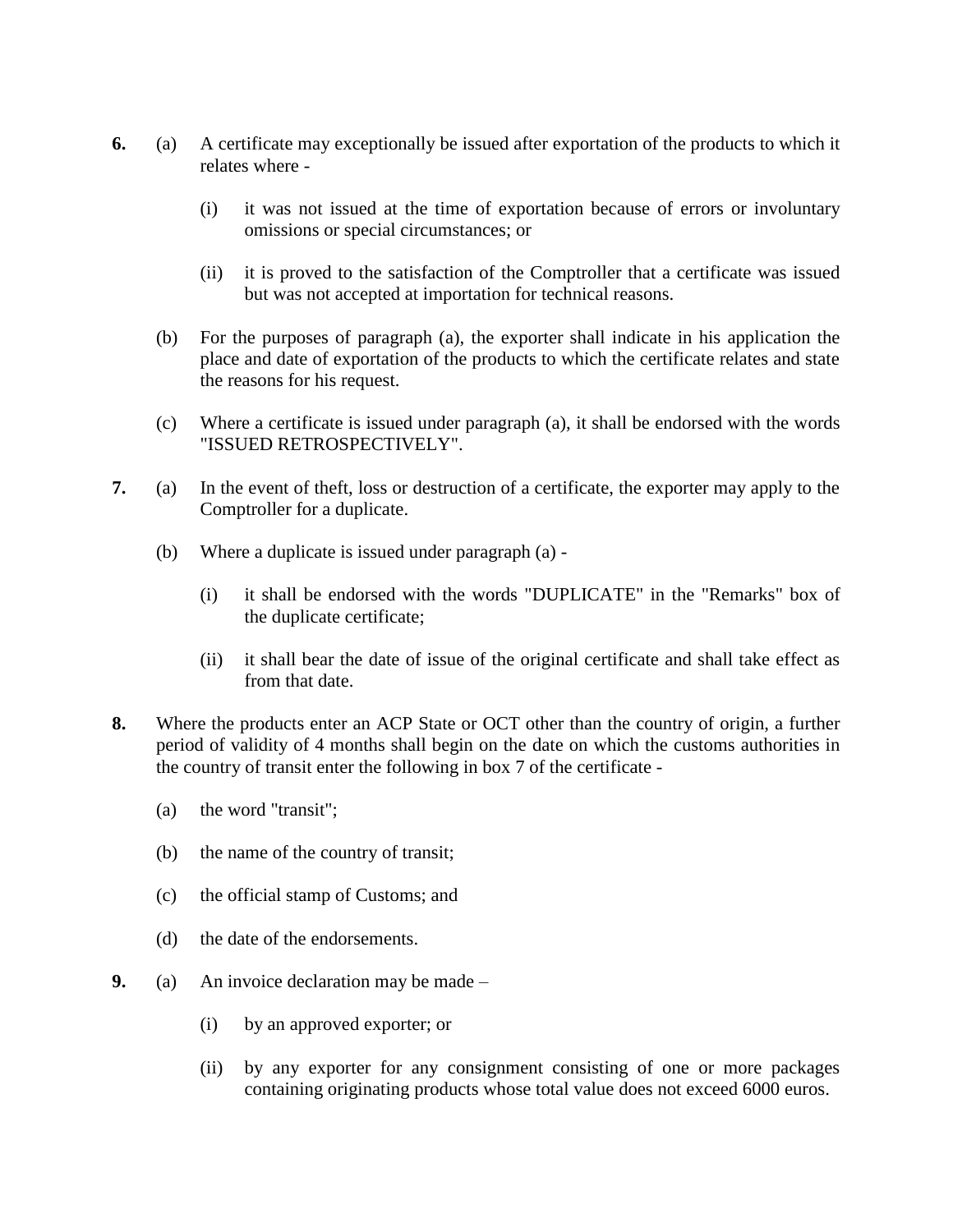- (b) Where a person is authorised by the Comptroller to be an approved exporter, the Comptroller shall allocate to that approved exporter a Customs authorisation number which shall appear on the invoice declaration.
- (c) Where the approved exporter
	- (i) no longer offers the guarantees, or does not fulfill the conditions required;
	- (ii) makes an incorrect use of the authorisation; or
	- (iii) otherwise contravenes this regulation,

the Comptroller may, without prejudice to any action he may take under the Act or any regulations made thereunder, at any time, withdraw the authorisation under this regulation

- **10.** Any person who
	- (a) submits, for the purpose of an application for a certificate under regulation 4, a document which is false, incorrect or misleading in any material particular, or which is not a genuine document;
	- (b) provides, in any document, any information which is false or misleading in any material particular;
	- (c) tampers with a certificate or an invoice declaration or causes a certificate or an invoice declaration to be tampered with;
	- (d) prepares or presents a certificate or an invoice declaration purporting to be a genuine certificate or an invoice declaration which is not, in fact, a genuine certificate or an invoice declaration; or
	- (e) makes an incorrect use of the authorisation, under regulation 9(b),

shall commit an offence and shall, on conviction, be liable to a fine not exceeding 200,000 rupees and to imprisonment for a term not exceeding 5 years and the goods which are the subject matter of the contravention shall be liable to forfeiture.

 $\overline{\phantom{a}}$ 

11. The Customs (Exports to the European Community Certificate) Regulations 1991 are revoked.

Made by the Minister on  $11<sup>th</sup>$  May 2005.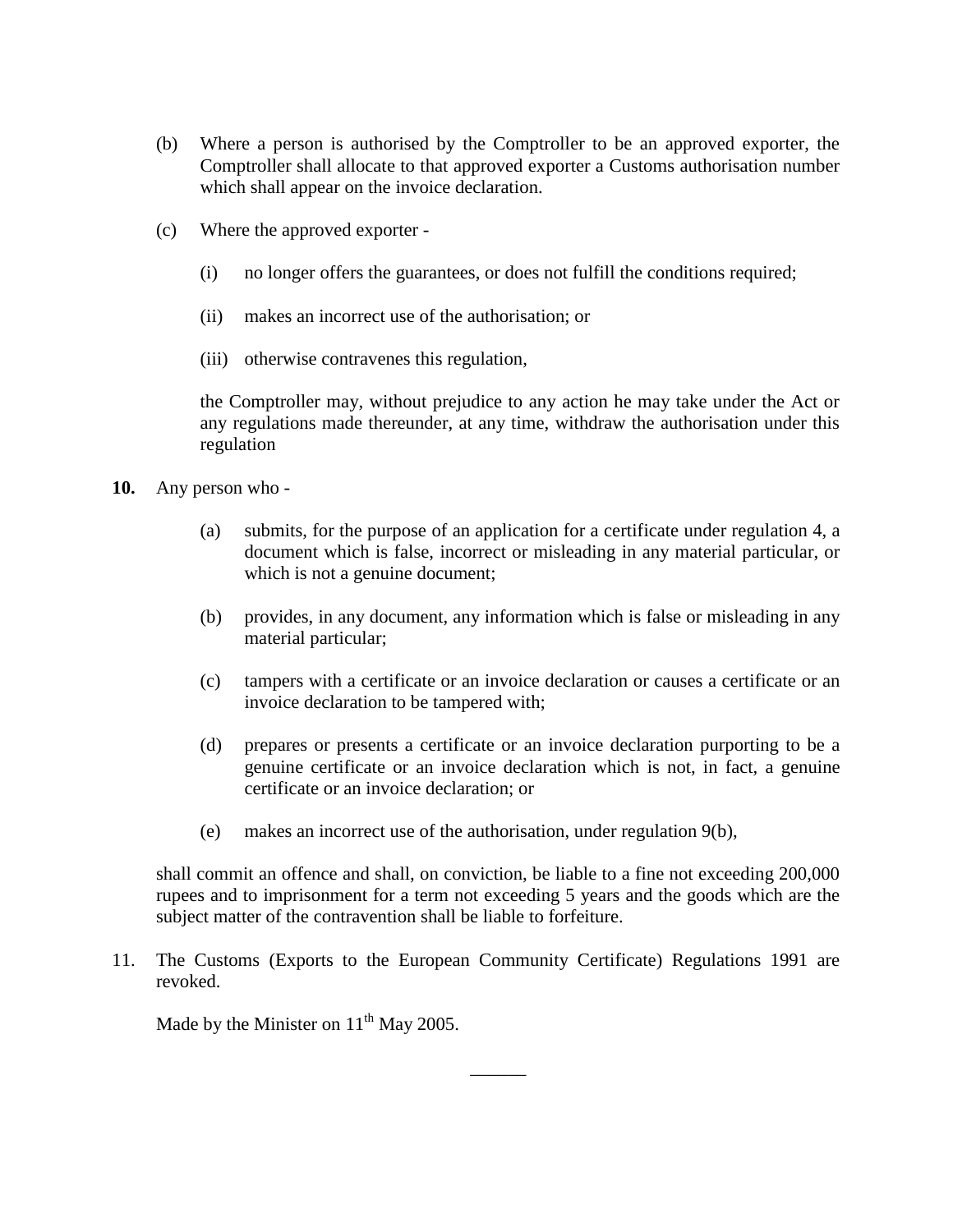# <sup>29</sup>**FIRST SCHEDULE**

(regulations 2 and 3)

| 1. Exporter (Name, full address, country)                                                       | No AMS/<br><b>EUR. 1</b>                                                                                                          |
|-------------------------------------------------------------------------------------------------|-----------------------------------------------------------------------------------------------------------------------------------|
|                                                                                                 | See notes overleaf before completing this<br>form                                                                                 |
| 3. Consignee (Name, full address, country)<br>(Optional)                                        | 2. Application for a certificate to be used in<br>preferential trade between<br>and<br>(insert appropriate countries or groups of |
|                                                                                                 | countries or territories)<br><b>4.</b> Country, group of $\vert$ <b>5.</b> Country, group of                                      |
|                                                                                                 | countries<br>countries<br><sub>or</sub><br><b>or</b>                                                                              |
|                                                                                                 | territory in which<br>territory<br>of<br>destination                                                                              |
|                                                                                                 | the products<br>are<br>considered<br>as                                                                                           |
|                                                                                                 | originating                                                                                                                       |
|                                                                                                 |                                                                                                                                   |
| 6. Transport details (Optional)                                                                 | 7. Remarks                                                                                                                        |
|                                                                                                 |                                                                                                                                   |
| 8. Item number; Marks and numbers; Number<br>and kind of packages $(^1)$ ; Description of goods | 10. Invoices<br>9. Gross mass (kg) or<br>(Optional)<br>other<br>measure<br>(litre, $m^3$ , etc.)                                  |
|                                                                                                 |                                                                                                                                   |

## **APPLICATION FOR A MOVEMENT CERTIFICATE**

(1) If goods are not packed, indicate number of articles or state "In bulk" as appropriate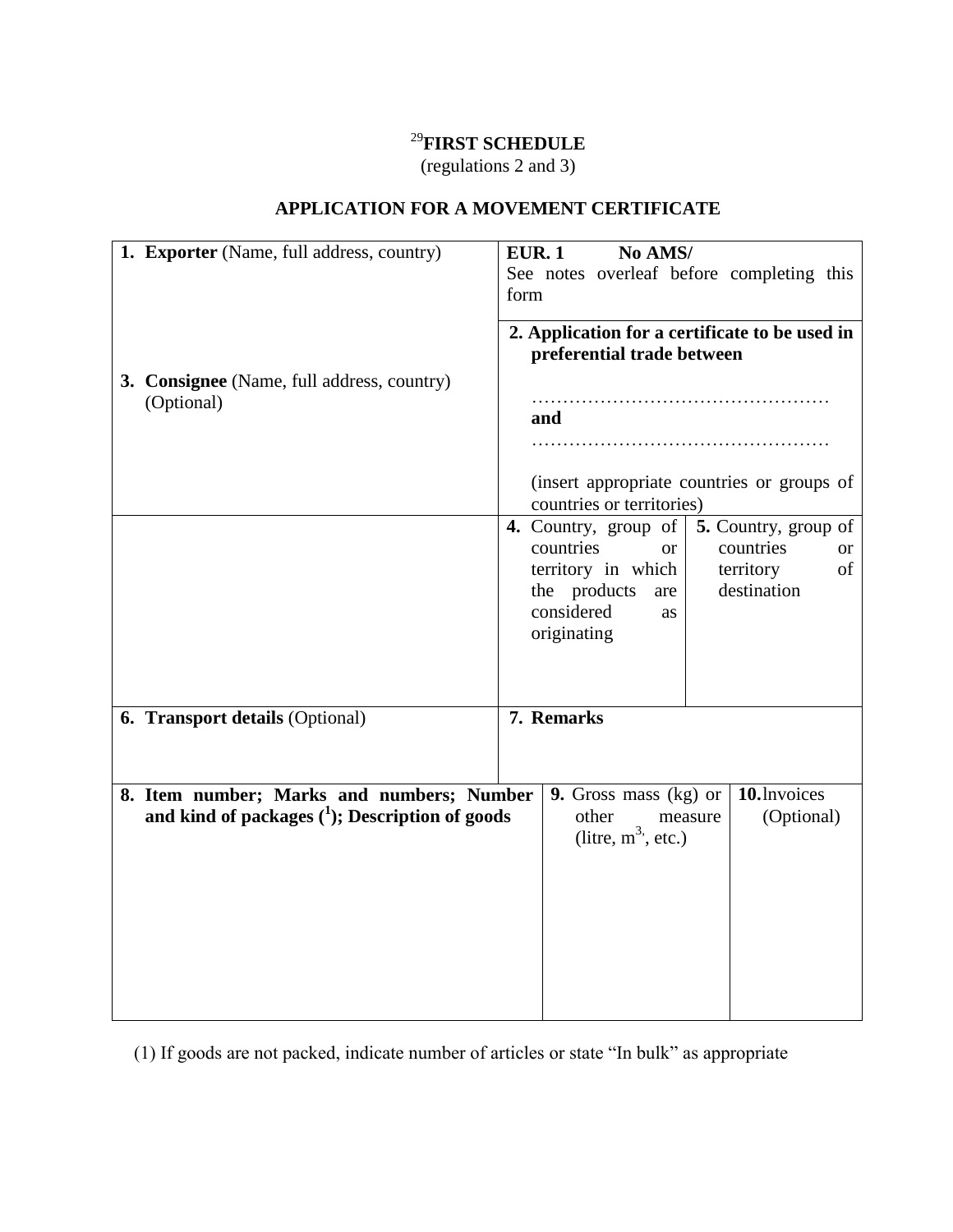#### **DECLARATION BY THE EXPORTER**

I, the undersigned, exporter of the goods described overleaf,

| <b>DECLARE</b> | that the goods meet the conditions required for the issue of the attached<br>certificate;                                                                        |
|----------------|------------------------------------------------------------------------------------------------------------------------------------------------------------------|
| <b>SPECIFY</b> | as follows the circumstances which have enabled these goods to meet the                                                                                          |
|                | above conditions:                                                                                                                                                |
|                |                                                                                                                                                                  |
|                |                                                                                                                                                                  |
|                |                                                                                                                                                                  |
|                |                                                                                                                                                                  |
| <b>SUBMIT</b>  | the following supporting documents $(1)$ :                                                                                                                       |
|                |                                                                                                                                                                  |
|                |                                                                                                                                                                  |
|                |                                                                                                                                                                  |
|                |                                                                                                                                                                  |
| UNDERTAKE      | to submit, at the request of the appropriate authorities, any supporting evidence<br>which these authorities may require for the purpose of issuing the attached |

which these authorities may require for the purpose of issuing the attached certificate, and undertake, if required, to agree to any inspection of my accounts and to any check on the processes of manufacture of the above goods, carried out by the said authorities;

REQUEST the issue of the attached certificate for these goods.

………..…………………………….

(Place and date)

……………………………………... (Signature)

(1) For example: import documents, movement certificates, manufacturer's declarations, etc. referring to the products used in manufacture or  $30$  to the goods re-exported in the same state.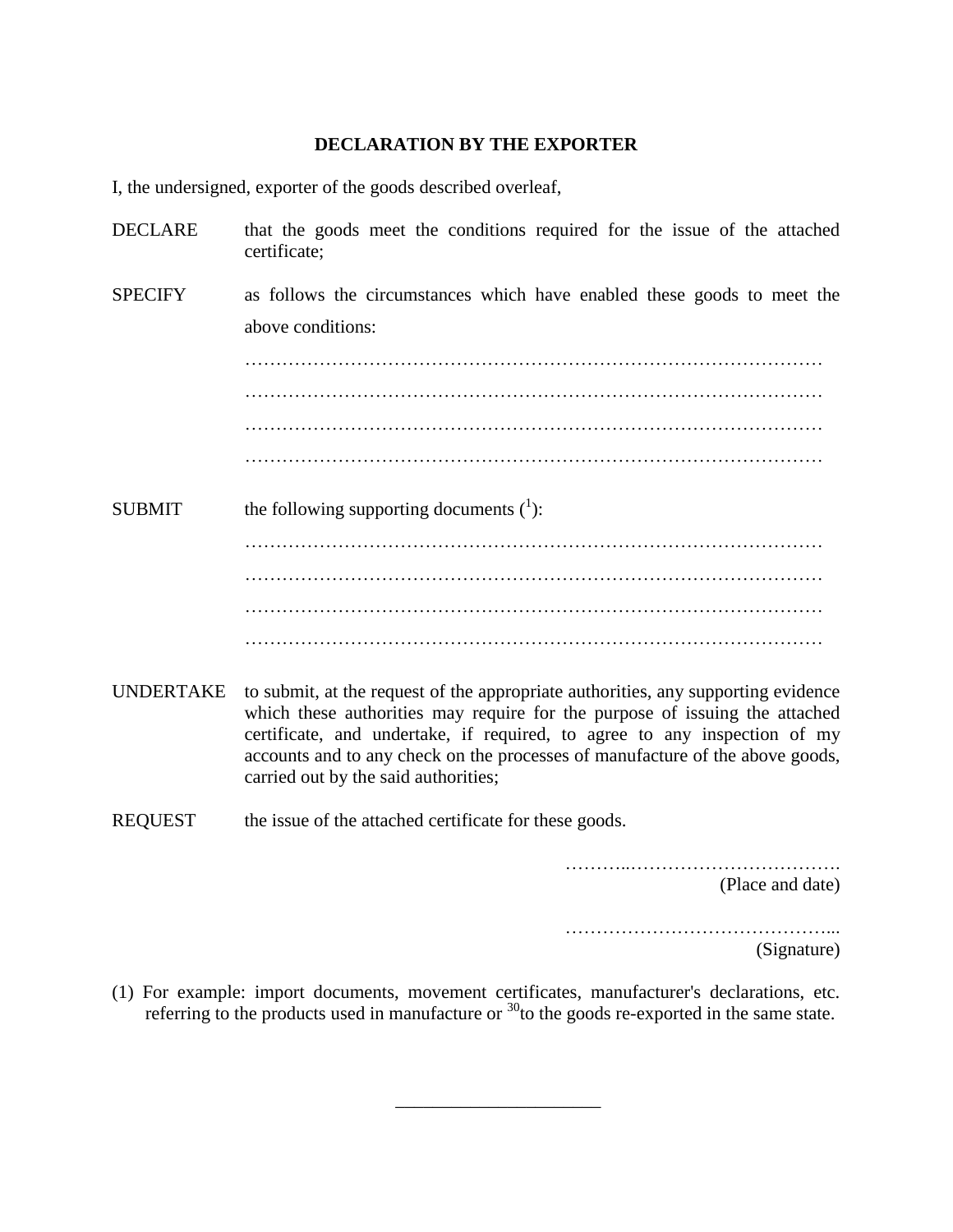# <sup>31</sup>**SECOND SCHEDULE**

(regulations 2 and 3)

## **MOVEMENT CERTIFICATE**

| <b>Exporter</b> (Name, full address, country)<br>1.                                                                                                                                | No AMS/<br>EUR.1<br>See notes overleaf before completing this form                                                                                                                                                                                   |
|------------------------------------------------------------------------------------------------------------------------------------------------------------------------------------|------------------------------------------------------------------------------------------------------------------------------------------------------------------------------------------------------------------------------------------------------|
|                                                                                                                                                                                    | 2. Certificate used in preferential trade<br>between                                                                                                                                                                                                 |
| <b>Consignee</b> (Name, full address, country)<br>3.<br>(Optional)                                                                                                                 | and<br>(insert appropriate countries or groups of<br>countries or territories)                                                                                                                                                                       |
|                                                                                                                                                                                    | 4. Country, group of   5. Country, group of<br>countries<br>countries<br><sub>or</sub><br><b>or</b><br>of<br>territory in which $\vert$<br>territory<br>destination<br>the products<br>are<br>considered<br><b>as</b><br>originating                 |
| <b>Transport details (Optional)</b><br>6.                                                                                                                                          | 7. Remarks                                                                                                                                                                                                                                           |
| Item number; Marks and numbers;<br>8.<br>Number and kind of packages $(1)$ ;<br><b>Description of goods</b>                                                                        | 10. Invoices<br><b>9.</b> Gross mass $(kg)$ or<br>(Optional)<br>other<br>measure<br>(litre, $m^3$ , etc.)                                                                                                                                            |
| 11. CUSTOMS ENDORSEMENT<br>Declaration certified<br>Export document (2)<br>Form<br>$No$<br>Customs<br>(Signature)                                                                  | 12. DECLARATION<br>BY<br><b>THE</b><br><b>EXPORTER</b><br>the undersigned<br>I,<br>declare that the goods<br>described above meet<br>the conditions required<br>Stamp<br>for the issue of this<br>certificate<br>Place<br>and<br>date<br>(Signature) |
| (1) If goods are not packed, indicate number of articles or state "in bulk" as appropriate<br>(2) Complete only where the requisions of the exporting country or territory require |                                                                                                                                                                                                                                                      |

(2) Complete only where the regulations of the exporting country or territory require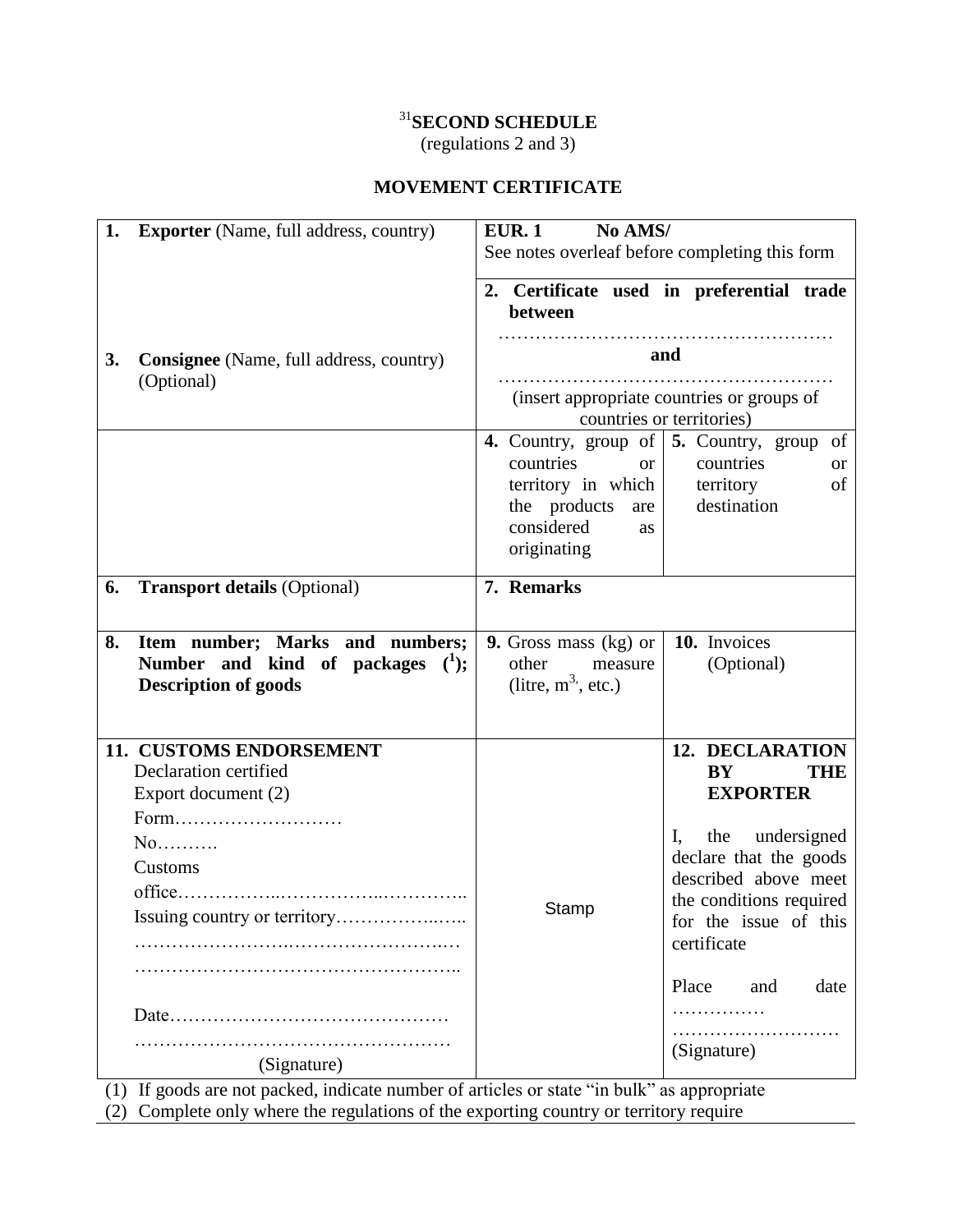| 13. REQUEST FOR VERIFICATION, to:                                                 | <b>14. RESULT OF VERIFICATION</b>                                                                          |  |
|-----------------------------------------------------------------------------------|------------------------------------------------------------------------------------------------------------|--|
|                                                                                   | Verification<br>carried<br>shows<br>that<br>this<br>out<br>certificate (*)                                 |  |
|                                                                                   | Was issued by the Customs Office<br>indicated<br>and that the information<br>contained therein is accurate |  |
|                                                                                   | Does not meet the requirements as to<br>authenticity and accuracy (see remarks<br>appended).               |  |
| Verification of the authenticity and accuracy of<br>this certificate is requested |                                                                                                            |  |
|                                                                                   |                                                                                                            |  |
| (Place and date)                                                                  | (Place and date)                                                                                           |  |
| <b>Stamp</b>                                                                      | <b>Stamp</b>                                                                                               |  |
| (Signature)                                                                       | (Signature)                                                                                                |  |
|                                                                                   | $(*)$ insert X in the appropriate box.                                                                     |  |

### **NOTES**

- 1. Certificates must not contain erasures or words written over one another. Any alterations must be made by deleting the incorrect particulars and adding any necessary corrections. Any such alteration must be initialed by the person who completed the certificate and endorsed by the customs authorities of the issuing country or territory.
- 2. No spaces must be left between the items entered on the certificate and each item must be preceded by an item number. A horizontal line must be drawn immediately below the last item. Any unused space must be struck through in such a manner as to make any later additions impossible.
- 3. Goods must be described in accordance with commercial practice and with sufficient detail to enable them to be identified.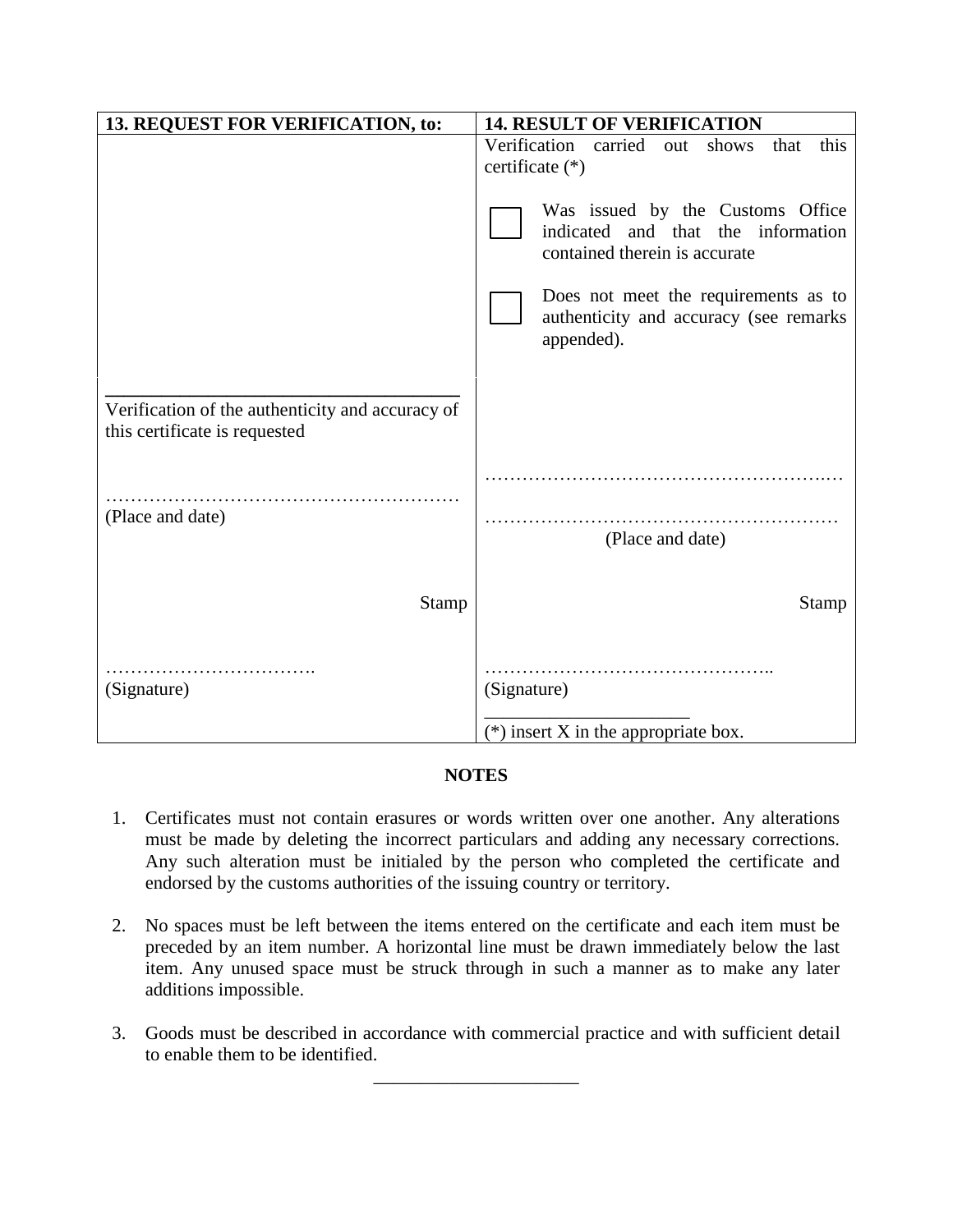## <sup>32</sup> **<sup>33</sup>THIRD SCHEDULE**

[Regulation 2]

### **INVOICE DECLARATION**

The exporter of the products covered by this document (Customs authorisation No  $\dots\dots\dots\dots\dots$ <sup>(l)</sup>) declares that, except where otherwise clearly indicated, these products are of .................... Preferential origin.

…………………………………………… Place and date <sup>(3)</sup>

…..…………………………………………. (4)

Signature of the exporter (in addition the name of the person signing the declaration has to be indicated in clear script)

Notes –

- (1) (a) When the invoice declaration is made out by an approved exporter within the meaning of Article 24 of the Protocol, the authorisation number of the approved exporter shall be inserted in this space.
	- (b) When the invoice declaration is not made out by an approved exporter, the words in brackets shall be omitted or the space left blank.
- (2) (a) Origin of products shall be indicated.
	- (b) When the invoice declaration relates in whole or in part, to products originating in Ceuta and Melilla within the meaning of Article 45 of the Protocol, the exporter shall clearly indicate them in the document on which the declaration is made out by means of the symbol "CM".
- (3) These indications may be omitted if the information is contained on the document itself.
- (4) (a) See Article 23(5) of the Protocol.
	- (b) In cases where the exporter is not required to sign, the exemption of signature also implies the exemption of the name of the signatory.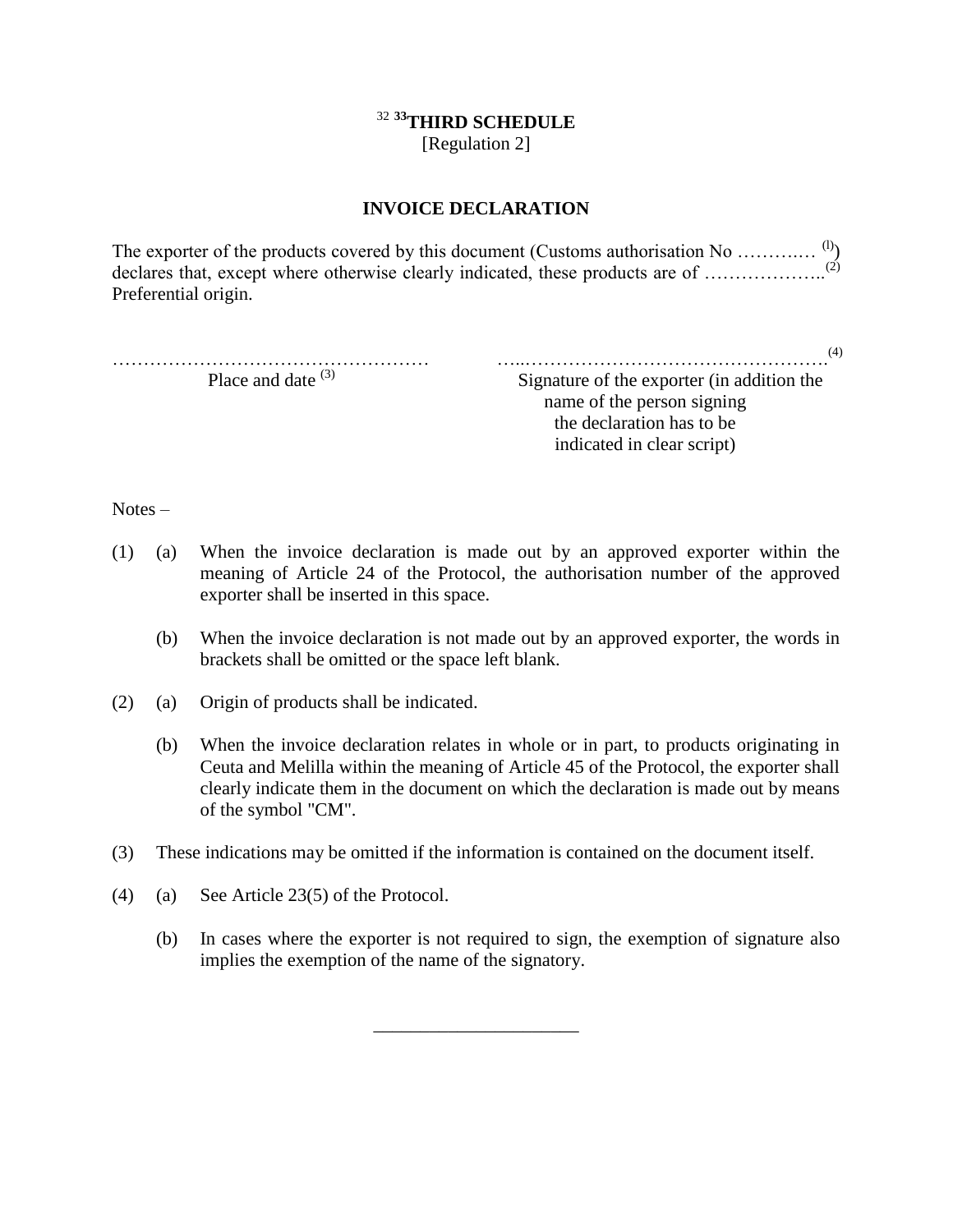## **FOURTH SCHEDULE** [Regulation 2]

| <b>HS CODE</b> | <b>HS CODE</b> | <b>HS CODE</b> | <b>HS CODE</b> |
|----------------|----------------|----------------|----------------|
| 610120         | 610910         | 620331         | 620469         |
| 610220         | 610990         | 620332         | 620520         |
| 610342         | 611011         | 620341         | 620530         |
| 610343         | 611020         | 620342         | 620590         |
| 610432         | 611030         | 620343         | 620630         |
| 610442         | 611090         | 620349         | 620640         |
| 610443         | 611120         | 620432         | 620690         |
| 610462         | 611241         | 620433         | 620821         |
| 610510         | 611521         | 620439         | 620891         |
| 610520         | 611522         | 620442         | 620920         |
| 610610         | 611529         | 620443         | 621210         |
| 610620         | 611710         | 620449         | 621430         |
| 610721         | 620111         | 620452         | 630221         |
| 610821         | 620192         | 620453         | 630231         |
| 610822         | 620292         | 620459         | 630260         |
| 610831         | 620311         | 620462         | 640299         |
| 610891         | 620319         | 620463         | 640419         |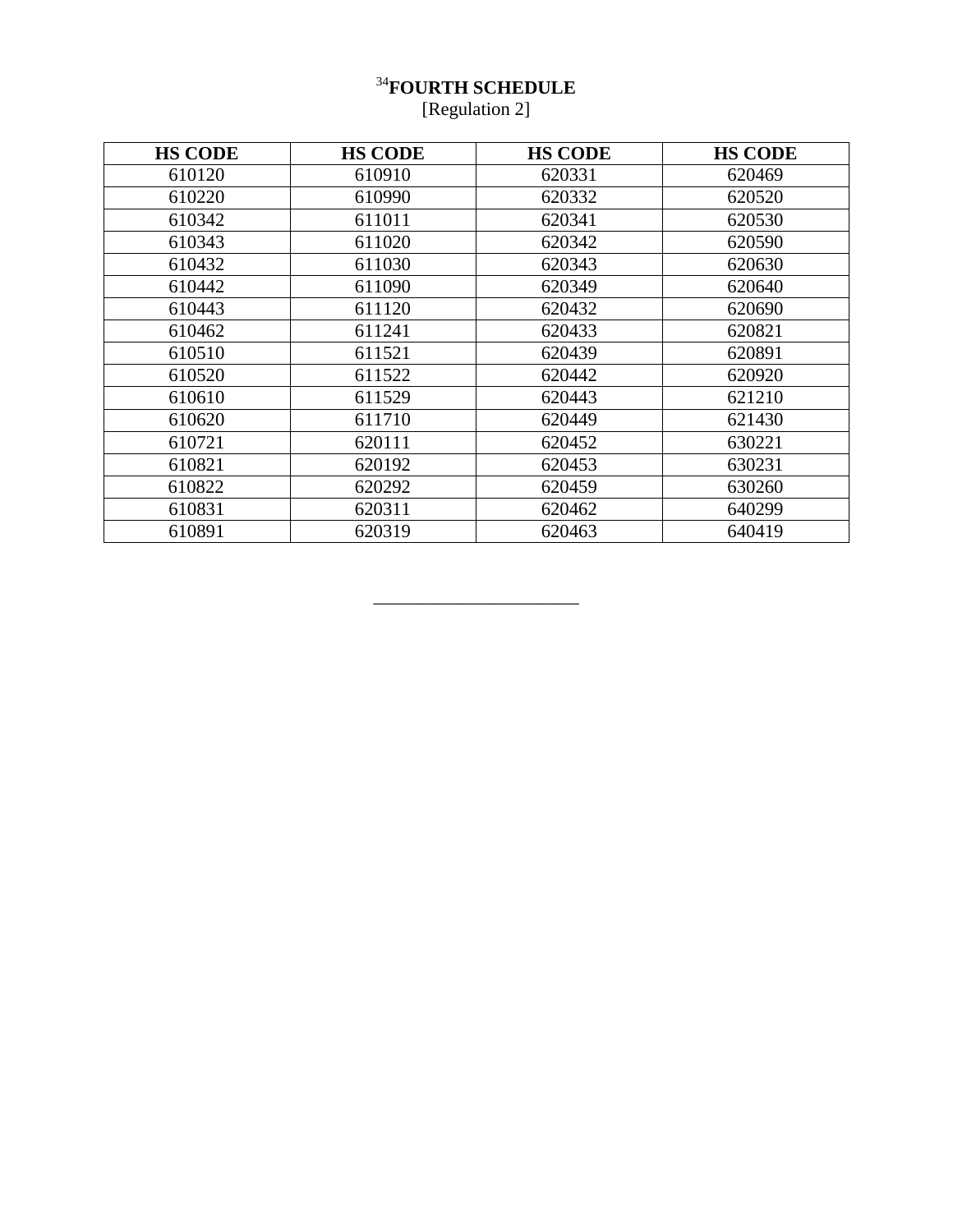## <sup>35</sup>**FIFTH SCHEDULE**

[Regulation 2]

| <b>HS CODE</b> | PRODUCT DESCRIPTION                                             |  |
|----------------|-----------------------------------------------------------------|--|
| 0302.42        | Anchovies                                                       |  |
| 0302.46        | Cobia                                                           |  |
| 0302.54        | Hake                                                            |  |
| 0302.55        | Alaska Pollack                                                  |  |
| 0302.56        | <b>Blue Whitings</b>                                            |  |
| 0302.69        | Other                                                           |  |
| 0302.71        | Tilapias                                                        |  |
| 0320.72        | Catfish                                                         |  |
| 0302.73        | Carp                                                            |  |
| 0302.79        | Other                                                           |  |
| 0302.82        | Rays and skates                                                 |  |
| 0302.84        | Seabass                                                         |  |
| 0302.85        | Seabream                                                        |  |
| 0302.89        | Other                                                           |  |
| 0303.42        | Yellowfin tunas (Thunnus albacares)                             |  |
| 0303.44        | Bigeye tunas (Thunnus obesus)                                   |  |
| 0304.45        | Swordfish                                                       |  |
| 0304.54        | Swordfish                                                       |  |
| 0304.31        | Tilapias                                                        |  |
| 0304.32        | Catfish                                                         |  |
| 0304.33        | Nile perch                                                      |  |
| 0304.39        | Other                                                           |  |
| 0304.41        | Pacific salmon                                                  |  |
| 0304.42        | Trout                                                           |  |
| 0304.43        | Flat fish                                                       |  |
| 0304.44        | $\overline{\text{Fish}}$ of the<br>families<br>Bregmacerotidae, |  |
|                | Euclichthyidae, Gadidae, Macrouridae,                           |  |
|                | Melanonidae, Merlucciidae, Moridae and                          |  |
|                | Muraenolepididae                                                |  |
| 0304.49        | Other                                                           |  |
| 0304.51        | Tilapias, catfish, carp, eels, Nile perch,                      |  |
|                | snakeheads                                                      |  |
| 0304.52        | Salmonidae                                                      |  |
| 0304.59        | Other                                                           |  |
| 0304.61        | Tilapias                                                        |  |
| 0304.62        | Catfish                                                         |  |
| 0304.63        | Nile perch                                                      |  |
| 0304.69        | Other                                                           |  |
| 0304.71        | Cod                                                             |  |
| 0304.72        | Haddock                                                         |  |
| 0304.73        | Coalfish                                                        |  |
| 0304.74        | Hake                                                            |  |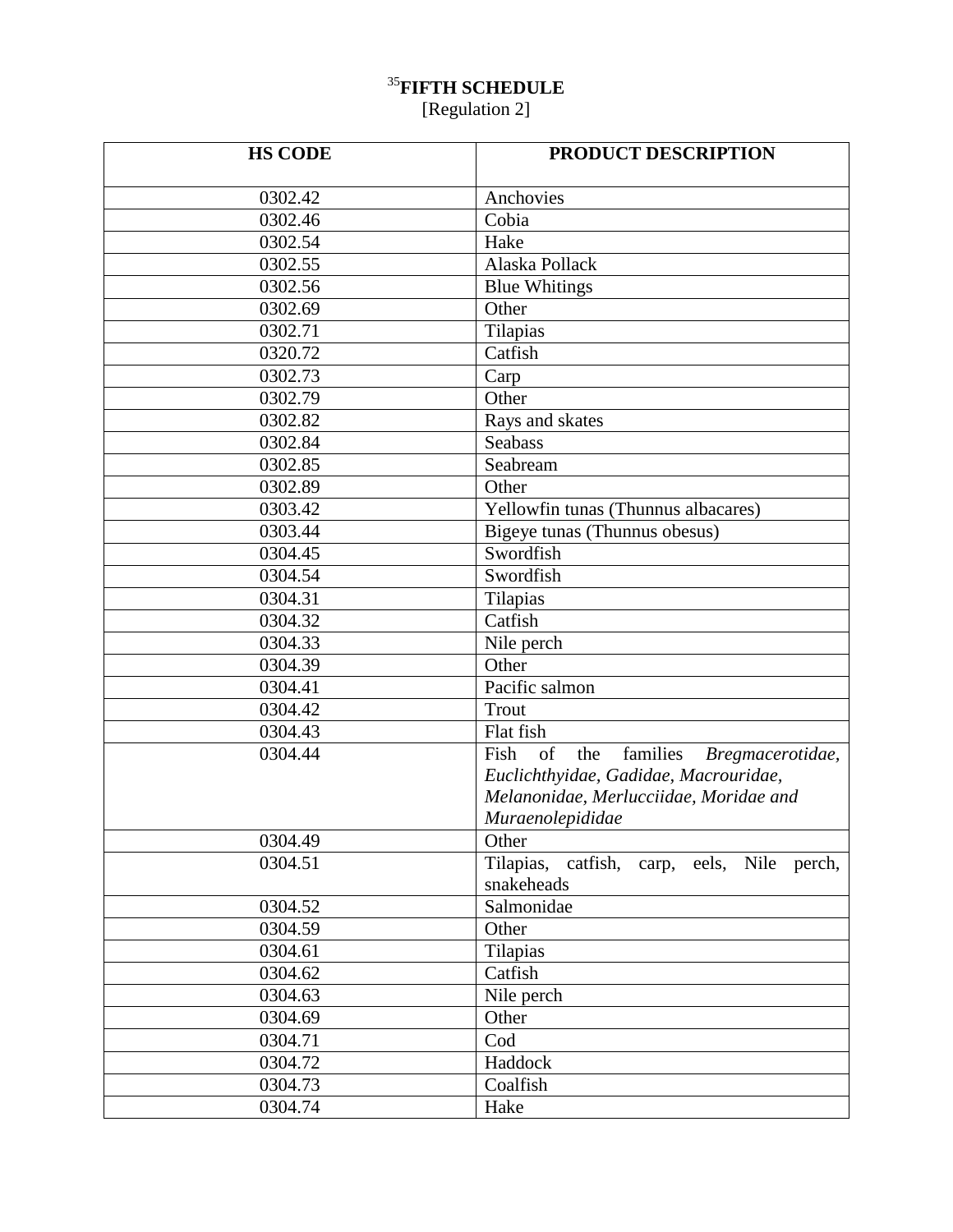| 0304.75   | Alaska Pollack                                                                                                                                                          |  |
|-----------|-------------------------------------------------------------------------------------------------------------------------------------------------------------------------|--|
| 0304.79   | Other                                                                                                                                                                   |  |
| 0304.81   | Pacific salmon, Atlantic salmon                                                                                                                                         |  |
| 0304.82   | Trout                                                                                                                                                                   |  |
| 0304.83   | Flat fish                                                                                                                                                               |  |
| 0304.86   | Herrings                                                                                                                                                                |  |
| 0304.87   | Tuna                                                                                                                                                                    |  |
| 0304.89   | Other                                                                                                                                                                   |  |
| 0304.93   | Tilapia, catfish, carp, eels, Nile<br>perch,<br>snakeheads                                                                                                              |  |
| 0304.94   | Alaska Pollack                                                                                                                                                          |  |
| 0304.95   | $\overline{\text{F}}$ ish of the<br>families Bregmacerotidae,<br>Gadidae, Macrouridae,<br>Euclichthyidae,<br>Melanonidae, Merlucciidae, Moridae and<br>Muraenolepididae |  |
| 0304.99   | Other                                                                                                                                                                   |  |
| 0305.43   | Trout                                                                                                                                                                   |  |
| 0305.44   | Tilapias, catfish, carp, eels, Nile perch,<br>snakeheads                                                                                                                |  |
| 0305.49   | Other                                                                                                                                                                   |  |
| 0305.69   | Other                                                                                                                                                                   |  |
| 0601.20   | Bulbs, tubers, tuberous roots, corns, crowns<br>and rhizomes, in growth or in flower, chicory<br>plants and roots                                                       |  |
| 0602.90   | Other                                                                                                                                                                   |  |
| 0603.19   | Other                                                                                                                                                                   |  |
| 0603.90   | Other                                                                                                                                                                   |  |
| 0604.20   | Fresh                                                                                                                                                                   |  |
| 0604.90   | Other (Excluding mosses and lichens)                                                                                                                                    |  |
| 0709.60   | Fruits of the genus capsicum or of the genus<br>pimento                                                                                                                 |  |
| 0709.9910 | Palm hearts                                                                                                                                                             |  |
| 0804.30   | Pineapples                                                                                                                                                              |  |
| 0804.50   | Guavas, mangoes and mangosteens                                                                                                                                         |  |
| 0810.9030 | Lychee                                                                                                                                                                  |  |
| 0910.9910 | Curry, neither crushed nor ground                                                                                                                                       |  |
| 1604.1411 | Tuna and skipjack in vegetable oil                                                                                                                                      |  |
| 1604.1416 | Fillets known as "loins"                                                                                                                                                |  |
| 1604.1419 | Other                                                                                                                                                                   |  |
| 1604.1490 | Other                                                                                                                                                                   |  |
| 1604.2010 | Of Salmon                                                                                                                                                               |  |
| 1604.2090 | Of other fish                                                                                                                                                           |  |
| 1902.1110 | Instant noodles                                                                                                                                                         |  |
| 1902.1190 | Other                                                                                                                                                                   |  |
| 1902.1910 | Containing no common wheat flour or meal                                                                                                                                |  |
| 1902.1990 | Other                                                                                                                                                                   |  |
| 1902.30   | Other pasta                                                                                                                                                             |  |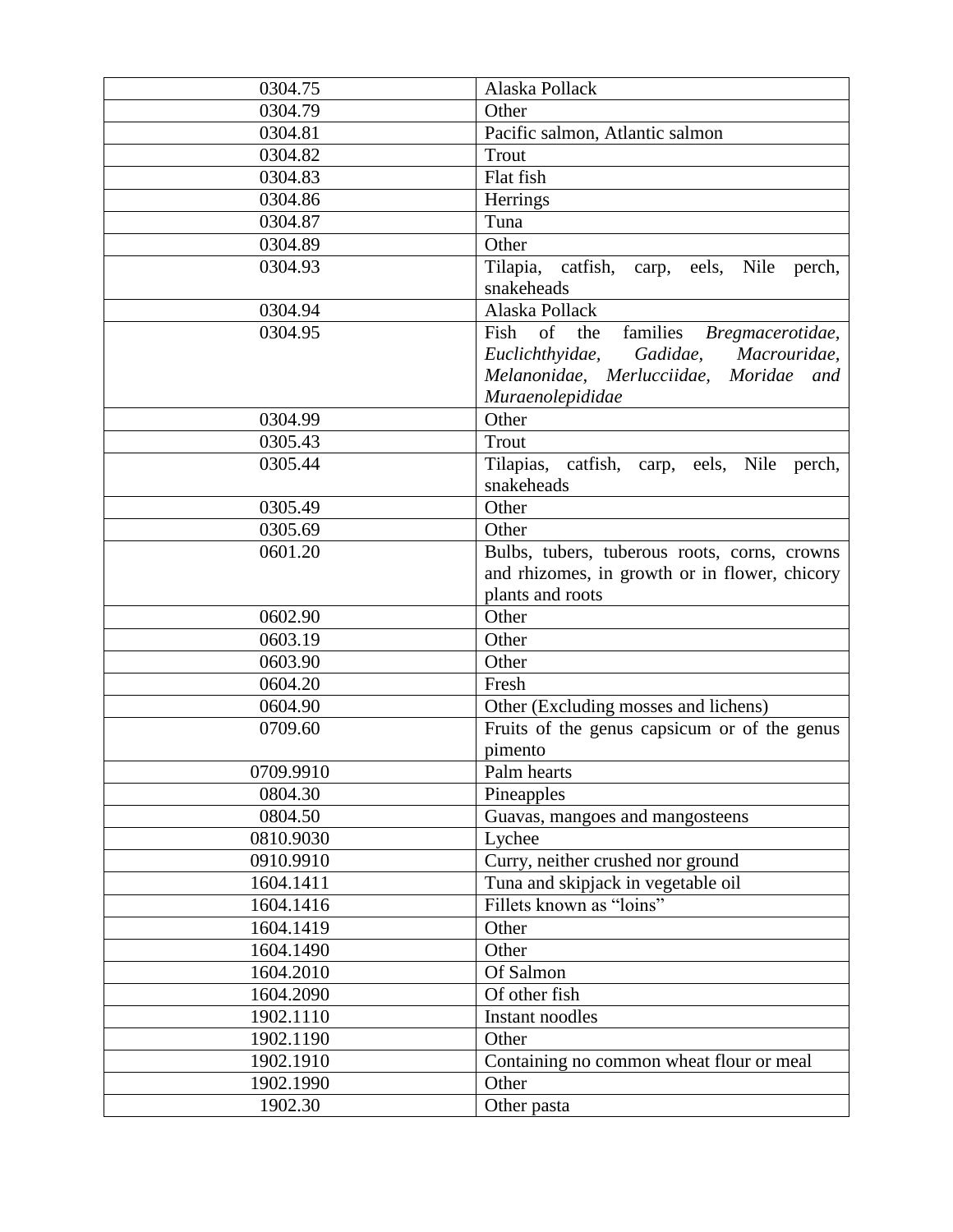| 1905.31      | Sweet biscuits                                 |  |
|--------------|------------------------------------------------|--|
| 1905.32      | Waffles and wafers                             |  |
| 1905.9010    | Empty cachets of a kind suitable<br>for        |  |
|              | pharmaceutical use, sealing wafers, rice paper |  |
|              | and similar products                           |  |
| 1905.9020    | Ordinary bread                                 |  |
| 1905.9030    | Cereal products, not being snacks, bread,      |  |
|              | pastry, cakes or biscuits, to be used as       |  |
|              | breakfast cereals                              |  |
| 1905.9090    | Other                                          |  |
| 2001.9010    | Mango chutney                                  |  |
| 2001.9090    | Other                                          |  |
| 2005.99      | Other                                          |  |
| 2007.10      | Homogenised preparations                       |  |
| 2007.91      | Citrus fruit                                   |  |
| 2007.99      | Other                                          |  |
| ex. 2008.99  | Banana chips                                   |  |
| ex 2103.9090 | Hot pepper sauce                               |  |
| 2201.1011    | Mineral waters in plastic bottles              |  |
| 2201.1019    | Other                                          |  |
| 2201.1021    | Aerated waters in plastic bottles              |  |
| 2201.1029    | Other                                          |  |
| 2202.1010    | Waters, including mineral waters and aerated   |  |
|              | waters, containing added sugar or other        |  |
|              | sweetening matter or flavoured in plastic      |  |
|              | bottles                                        |  |
| 2202.1020    | Waters, including mineral waters and aerated   |  |
|              | waters, containing added sugar or other        |  |
|              | sweetening matter or flavoured in cans         |  |
| 2202.1090    | Other                                          |  |
| 2202.9010    | Soya milk                                      |  |
| 2202.9020    | Aloe vera gel and aloe vera drinking gelpure,  |  |
|              | used as health drink                           |  |
| 2202.9030    | Fruit juice                                    |  |
| 2202.9040    | Almond milk                                    |  |
| 2202.9050    | Oat milk                                       |  |
| 2202.9060    | Rice milk                                      |  |
| 2202.9090    | Other                                          |  |
| 2203.0010    | Beer made from malt in can                     |  |
| 2203.0090    | Other                                          |  |
| 2309.10      | Dog or cat food, put up for retail sale        |  |
| 2309.9010    | Preparations and ingredients for use in the    |  |
|              | manufacture of animal feed                     |  |
| 2309.9020    | Pet foods other than those of heading 2309.10  |  |
| 2309.9090    | Other                                          |  |
|              |                                                |  |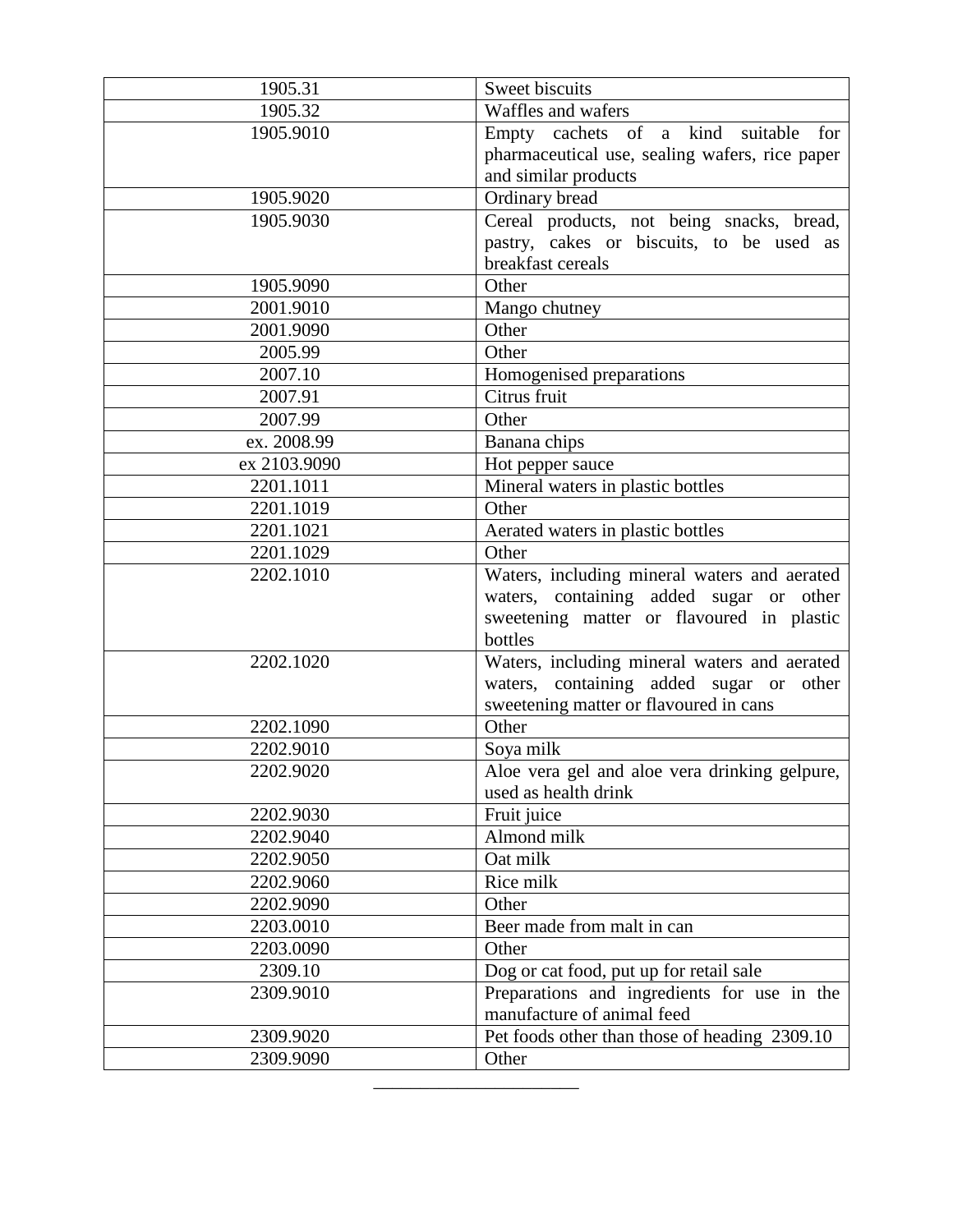## **<sup>36</sup>SIXTH SCHEDULE** [Regulation 2]

| <b>HS CODE</b> | <b>PRODUCT DESCRIPTION</b>                                      |
|----------------|-----------------------------------------------------------------|
| 2905.43        | Mannitol                                                        |
| 2905.44        | D-glucitol (sorbitol)                                           |
| 3301           | <b>Essential Oils</b>                                           |
| 3302.10        | Mixtures of odoriferous<br>substances<br>and<br>mixtures        |
| 3501-3505      | Albuminidoidal substances, modified starches,<br>glues, enzymes |
| 3809.10        | Finishing agents                                                |
| 3824.60        | Sorbitol other than that of subheading 2905.44                  |
| 4101-4103      | Raw hides and skin                                              |
| 4301           | Raw furskins                                                    |
| 4501           | Natural cork                                                    |
| 5001-5003      | Silkworm cocoon, raw silk and silk waste                        |
| 5101-5103      | Wool and animal hair                                            |
| 5201-5203      | Raw cotton, waste and cotton<br>carded<br>$\alpha$<br>combed    |
| 5301           | Raw flax                                                        |
| 5302           | True hem                                                        |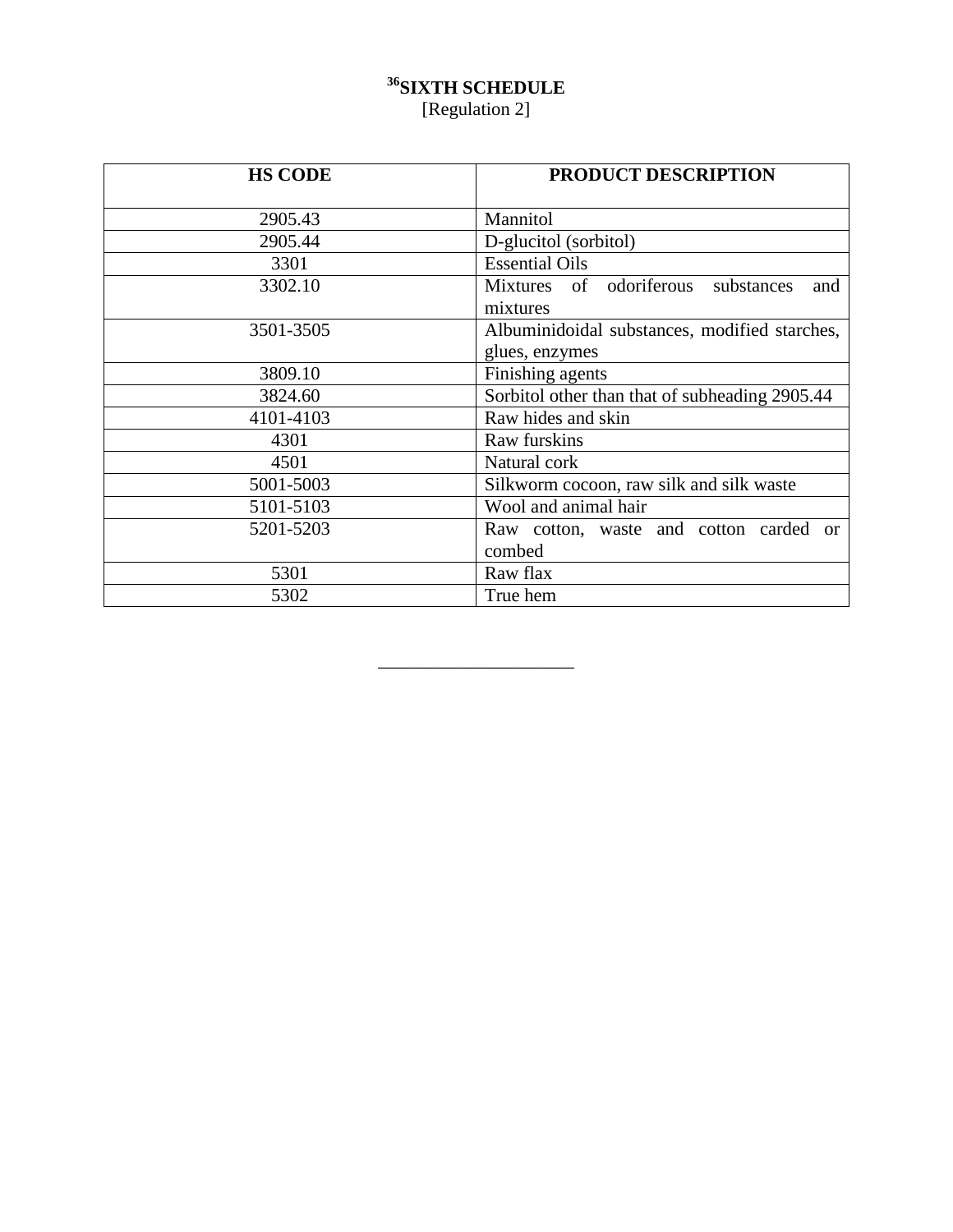## **<sup>37</sup> SEVENTH SCHEDULE**

[Regulation 2]

#### **INVOICE DECLARATION**

The exporter of the products covered by this document (Customs authorisation No ............................<sup>(l)</sup>) declares that, except where otherwise clearly indicated, these products are of ………………………….. (2) Preferential origin.

…………………………………………… Place and date  $(3)$ 

…..…………………………………………. (4) Signature of the exporter (in addition the name of the person signing the declaration has to be

indicated in clear script)

Notes –

- (1) (a) When the invoice declaration is made out by an approved exporter within the meaning of Article 22 of the Protocol, the authorisation number of the approved exporter shall be inserted in this space.
	- (b) When the invoice declaration is not made out by an approved exporter, the words in brackets shall be omitted or the space left blank.
- (2) Origin of products shall be indicated.
- (3) These indications may be omitted if the information is contained on the document itself.
- (4) (a) See Article 21(5) of the Protocol.
	- (b) Where the exporter is not required to sign, the exemption of signature also implies the exemption of the name of the signatory.

\_\_\_\_\_\_\_\_\_\_\_\_\_\_\_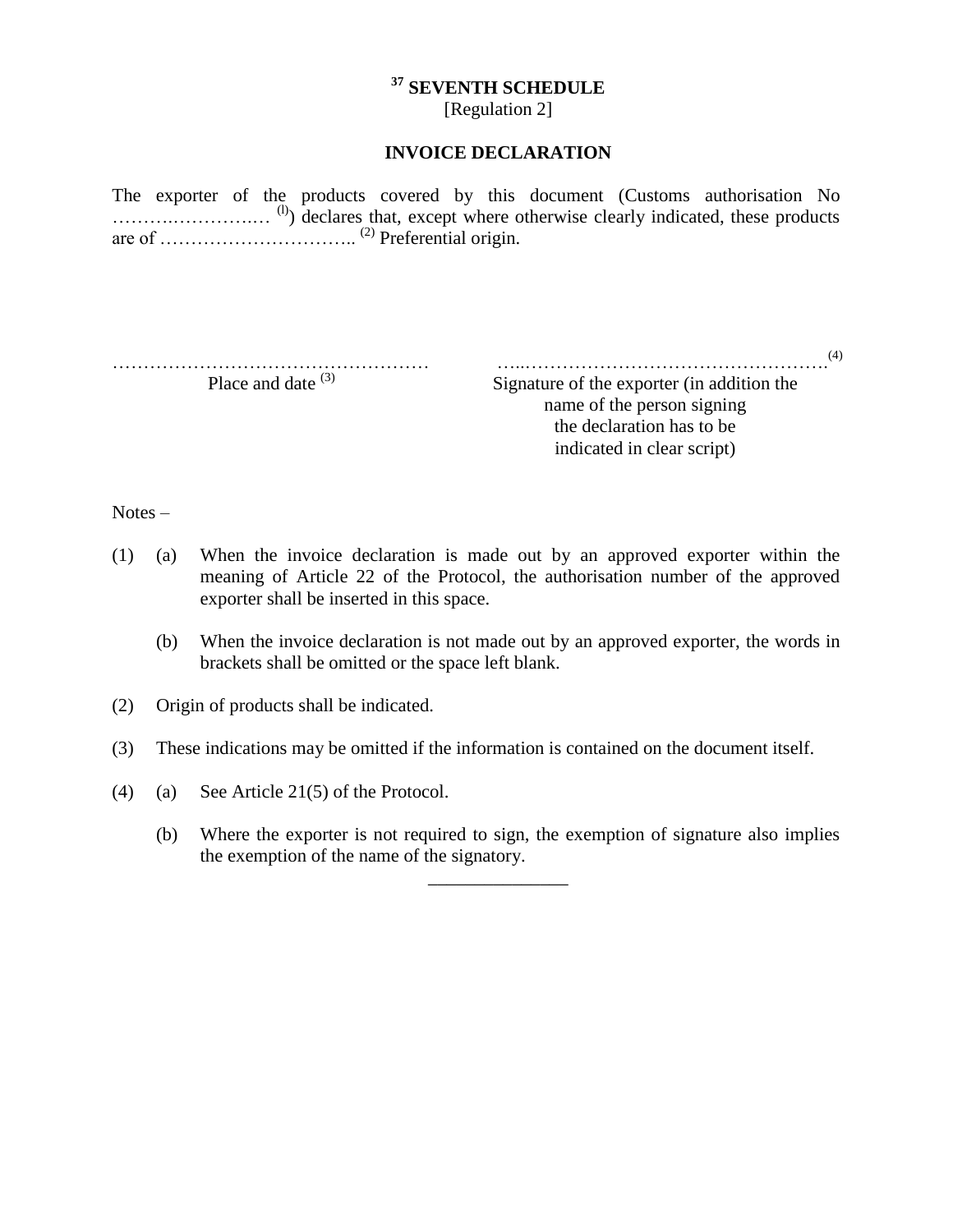$\frac{1}{1}$ *w.e.f 01-January-2008*, **G/N 28 of 2008**, regulation 3 amended regulation 2 of the principal regulations, by revoking the definition of *"Agreement"* -

- <sup>2</sup> *w.e.f 24-December-2009*, **G/N 184 of 2009**, regulation 3 amended regulation 2 of the principal regulations in the definition of *"Agreement",* by deleting the words *"approved by the Republic of Mauritius on 4 December 2007"* and replacing them by the words *"signed by the Republic of Mauritius on 29 August 2009"*.
- 3 *w.e.f 01-June-2013*, **G/N 196 of 2013**, regulation 3(a) amended regulation 2 of the principal regulations, by deleting the definition of *"Agreement"* –

*"Agreement" means the interim agreement establishing a framework for an economic partnership agreement between Eastern and Southern Africa States and the European Community and its member States and signed by the Republic of Mauritius on 29 August 2009;*

- 4 *w.e.f 01-June-2013*, **G/N 196 of 2013**, regulation 3(e) amended regulation 2 of the principal regulations, by inserting a new definition of *"Agreements"*;
- 5 *w.e.f 01-January-2021*, **G/N 275 of 2020** & **G/N 2284 of 2020**, regulation 3(a) amended regulation 2 of the principal regulations, by amending the definition of *"Agreements" which is – "Agreements" means the IEPA and the Turkey FTA,;*
- 6 *w.e.f 01-June-2013*, **G/N 196 of 2013**, regulation 3(b) amended regulation 2 of the principal regulations, in the definition of *"application"*, by deleting the words *"referred to in the Agreement and"*;
- 7 *w.e.f 01-June-2013*, **G/N 196 of 2013**, regulation 3(c) amended regulation 2 of the principal regulations, in the definition of *"approved exporter"*, by deleting the word *"Agreement"* and replacing it by the word *Agreements";*
- 8 *w.e.f 01-June-2013*, **G/N 196 of 2013**, regulation 3(b) amended regulation 2 of the principal regulations, in the definition of *"certificate"*, by deleting the words *"referred to in the Agreement and"*;
- 9 *w.e.f February-2006*, **G/N 15 of 2006**, regulation 3(a)(ii) amended regulation 2 of the principal regulations by inserting the a new definition of *"Customs Management System"* ;
- <sup>10</sup> *w.e.f 01-January-2021*, **G/N 275 of 2020**, regulation 3(d) amended regulation 2 of the principal regulations, by inserting a new definition for *"ESA-UK Economic Partnership Agreement"–*
- <sup>11</sup> *w.e.f 01-June-2013*, **G/N 196 of 2013**, regulation 3(d) amended regulation 2 of the principal regulations, by deleting the definition of *"export"*

*"export", for the purposes of these regulations, means any product exported from Mauritius to any State within the European Union under the Agreement and qualifying for a certificate or an invoice declaration;* and replacing it by a new definition of *"export*;

- <sup>12</sup> *w.e.f 01-January-2021*, **G/N 275 of 2020**, regulation 3(b) amended regulation 2 of the principal regulations, by amending the definition of *"export",* in paragraph (a)*, which is –*
	- *(a) any product exported from Mauritius to any State within the European Union under the IEPA and qualifying for a certificate or an invoice declaration; or*
- <sup>13</sup> *w.e.f 01-June-2013*, **G/N 196 of 2013**, regulation 3(e) amended regulation 2 of the principal regulations, by inserting a new definition of *"IEPA"*;
- <sup>14</sup> *w.e.f 31-March-2020*, **G/N 241 of 2020**, regulation 3 amended regulation 2 of the principal regulations, in the definition of in the definition of *"IEPA",* by deleting the words *"29 August 2009"* and replacing them by the words *"29 August 2009 and subsequently amended as per Decision No. 1/2020 of the EPA Committee of 14 January 2020 published in the Official Journal of the European Union, L 93 of 27 March 2020";*
- <sup>15</sup> *w.e.f 01-June-2013*, **G/N 196 of 2013**, regulation 3(c) amended regulation 2 of the principal regulations, in the definition of *"invoice declaration"*, by deleting the word *"Agreement"* and replacing it by the word *Agreements";*
- <sup>16</sup> *w.e.f February-2006*, **G/N 15 of 2006**, regulation 3(a)(i) amended regulation 2 of the principal regulations in the definition *"invoice declaration"*, by deleting the full-stop appearing at the end and replacing it by a semi-colon;
- <sup>17</sup> *w.e.f 01-January-2021*, **G/N 275 of 2020**, regulation  $3(c)$  amended regulation 2 of the principal regulations, by deleting the definition of *"invoice declaration", which is-*

*"invoice declaration" means a declaration given by an exporter on an invoice, delivery note or any other commercial document describing the products concerned in sufficient detail to enable them to be identified, referred to in the Agreements and set out in the Third Schedule.*

- And replacing it by the new definition;
- w.e.f February-2006, **G/N 15** of 2006, regulation 3(a)(ii) amended regulation 2 of the principal regulations by inserting the a new definition of *"TradeNet"* ;

*<sup>&</sup>quot;Agreement" means the ACP-EU Partnership Agreement signed in Cotonou on 23 June 2000;* and replacing it by a new definition of "Agreement";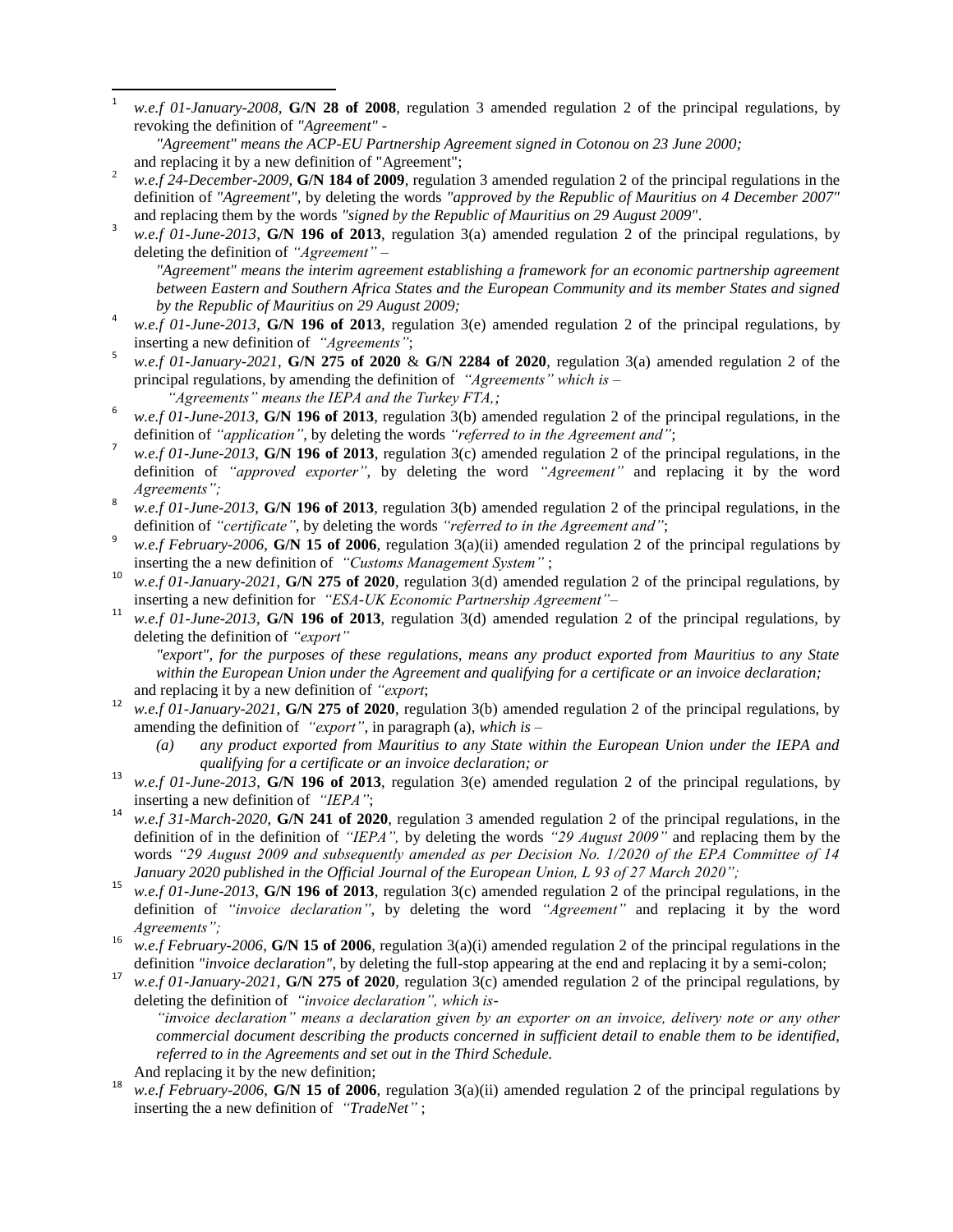- 19 w.e.f February-2006, **G/N 15** of 2006, regulation 3(a)(ii) amended regulation 2 of the principal regulations by inserting the a new definition of *"TradeNet user"* ;
- <sup>20</sup> *w.e.f 01-June-2013*, **G/N 196 of 2013**, regulation 3(e) amended regulation 2 of the principal regulations, by inserting a new definition of *"Turkey FTA"*, the full stop at the end of the definition of "TradeNet User" being *deleted and replaced by a semicolon*;
- <sup>21</sup> *w.e.f February-2006*, **G/N 15 of 2006**, regulation  $3(b)(i)$  amended regulation 3 of the principal regulations, in paragraph (a), by deleting the words "Mauritius Chamber of Commerce and Industry" and replacing them by the word "Comptroller";
- <sup>22</sup> *w.e.f February-2006*, **G/N 15 of 2006**, regulation 3(b)(ii)(A) amended regulation 3 of the principal regulations, in paragraph (b), by deleting the words "Mauritius Chamber of Commerce and Industry" and replacing them by the word "Comptroller";
- <sup>23</sup> *w.e.f February-2006*, **G/N 15 of 2006**, regulation 3(b)(ii)(A) amended regulation 3 of the principal regulations, in paragraph (b), by deleting the words "Mauritius Chamber of Commerce and Industry" and replacing them by the word "Customs";
- <sup>24</sup> *w.e.f February-2006*, **G/N 15 of 2006**, regulation  $3(c)(i)$  amended regulation 4 of the principal regulations, by revoking paragraph (a) -
	- *(a) Every exporter shall, subject to regulation 9, in respect of every export, submit, in due time to the Comptroller, the application together with the form of the certificate duly filled in.*

and replacing it by the paragraphs (a) and (aa).

- <sup>25</sup> *w.e.f February-2006* **G/N 15 of 2006**, regulation 3(c)(ii) amended regulation 4 of the principal regulations, in paragraph (b), by deleting the words *"paragraph (a)"* and replacing them by the words *"paragraph (aa)"*;
- <sup>26</sup> *w.e.f February-2006*, **G/N 15 of 2006**, regulation 3(c)(iii) amended regulation 4 of the principal regulations, by revoking paragraph (c) –
	- *(c) The Comptroller shall, on being satisfied that the applicant has complied with the provisions of paragraphs (a) and (b), issue, subject to regulation 6, the certificate to the exporter at the time the exportation is effected or ensured.*
- and replacing it by the paragraphs (c) and (d);
- <sup>27</sup> *w.e.f 01-June-2013*, **G/N 196 of 2013**, regulation 4 amended regulation 5 of the principal regulations by adding the words *"or to the Republic of Turkey"*.
- <sup>28</sup> *w.e.f 01-January-2021*, **G/N 275 of 2020**, regulation 4 amended regulation 5 of the principal regulations, by inserting after the words *"European Union",* the words "*, to the United Kingdom of Great Britain and Northern Ireland";*
- <sup>29</sup> *w.e.f February-2006* **G/N 15 of 2006**, regulation 3(d) amended the principal regulations, by repealing the First Schedule and replacing it by the First Schedule set out in the Schedule to G/N 15 of 2006;
- <sup>30</sup> *w.e.f February-2006* **G/N 15 of 2006**, regulation 4 amended the principal regulations, in footnote (1) of "**DECLARATION BY THE EXPORTER**", by inserting the word "to" immediately after the word "or".
- <sup>31</sup> *w.e.f February-2006* **G/N 15 of 2006**, regulation 3(d) amended the principal regulations, by repealing the Second Schedule and replacing it by the Second Schedule set out in the Schedule to G/N 15 of 2006;
- <sup>32</sup> *w.e.f 01-January-2008*, **G/N 28 of 2008**, regulation 5 amended the principal regulations, by revoking the Third Schedule and replacing it by the Third Schedule set out in the Schedule to G/N 28 of 2008;
- w.e.f 01-January-2021, **G/N 275 of 2020**, regulation 5 amended the principal regulations, by revoking the third schedule, which is –

# THIRD SCHEDULE

(regulation 2)

#### INVOICE DECLARATION

The exporter of the products covered by this document (Customs authorisation No…………….…… (l)) declares that, except where otherwise clearly indicated, these products are of ……………….. (2) Preferential origin.

(The footnotes do not have to be reproduced).

(Place and date) (3) ………………………………………….(4)